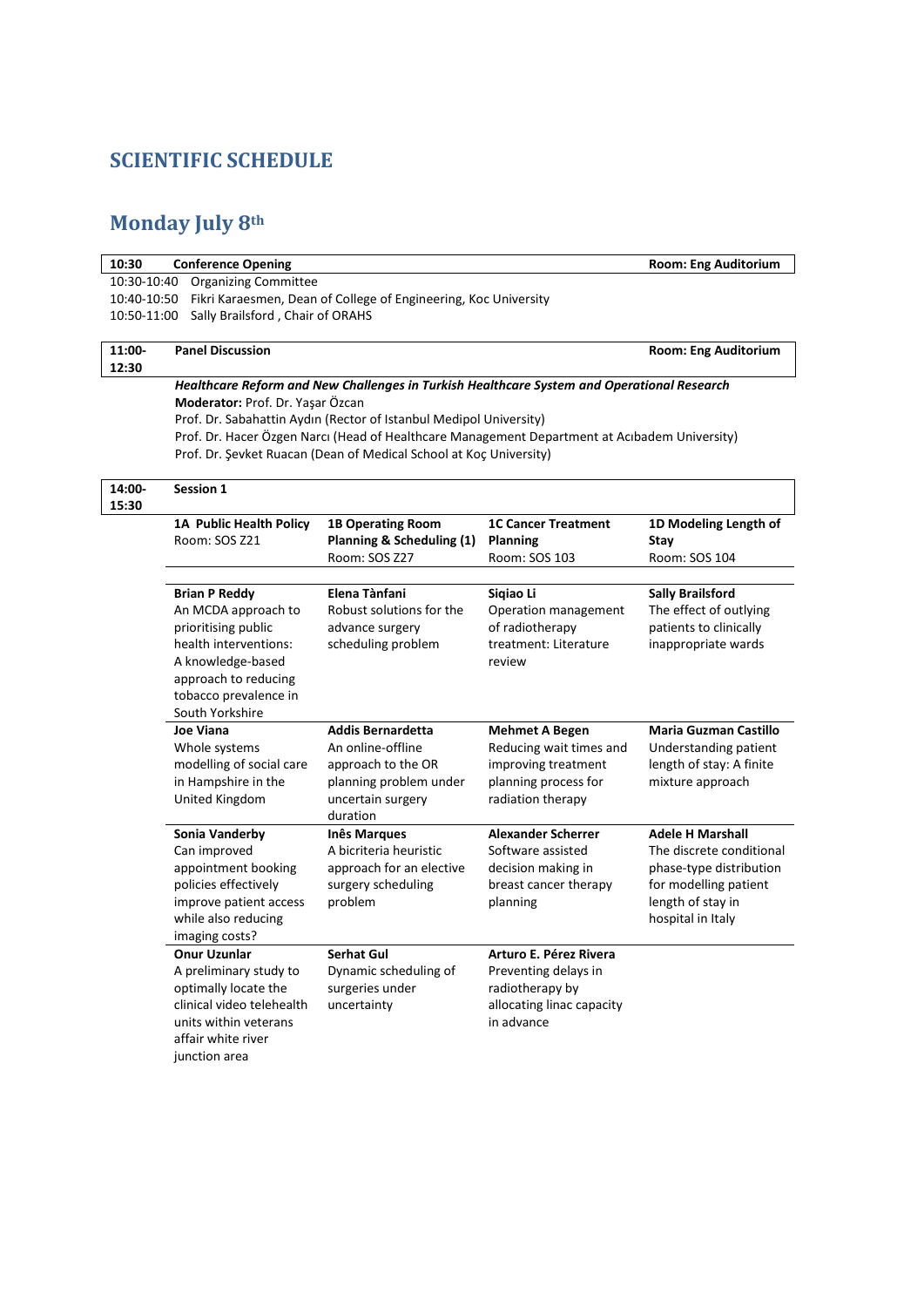| <b>Session 2</b>                                    |                                                              |                             |  |
|-----------------------------------------------------|--------------------------------------------------------------|-----------------------------|--|
| 2A Performance Evaluation                           | 2B Disease Modeling and Policy                               | 2C Tutorial 1               |  |
| Room: SOS Z21                                       | Room: SOS Z27                                                | Room: SOSB07                |  |
|                                                     |                                                              | <b>Stefan Nickel</b>        |  |
| <b>Marion Sabine Rauner</b>                         | <b>Melike Hazal Can</b>                                      |                             |  |
| Efficiency of rescue<br>departments of the Austrian | A dynamic simulation model for                               | <b>Healthcare Logistics</b> |  |
| Red Cross: A data envelopment                       | insulin resistance and Type II<br>diabetes in the context of |                             |  |
| analysis benchmarking study                         | obesity                                                      |                             |  |
|                                                     |                                                              |                             |  |
| Tomi Malmström                                      | <b>Brian Dangerfield</b>                                     |                             |  |
| Effects of patient case-mix to                      | Use of a model for setting an                                |                             |  |
| operational performance of ED                       | achievable public health target:                             |                             |  |
|                                                     | The case of childhood obesity in                             |                             |  |
|                                                     | the UK                                                       |                             |  |
| <b>Guilan Kong</b>                                  | <b>Elvan Gokalp</b>                                          |                             |  |
| Integrated performance                              | Dynamic modeling of peritoneal                               |                             |  |
| assessment of orthopedics                           | dialysis and its implementations                             |                             |  |
| care from medical quality and                       | in children with chronic renal                               |                             |  |
| efficiency dimensions                               | failure                                                      |                             |  |
|                                                     |                                                              |                             |  |
| <b>Martin Utley</b>                                 | Janette McQuillan                                            |                             |  |
| Notes on a shambles                                 | Using system dynamics to                                     |                             |  |
|                                                     | determine the long term                                      |                             |  |
|                                                     | management consequences for                                  |                             |  |
|                                                     | coronary heart disease patients                              |                             |  |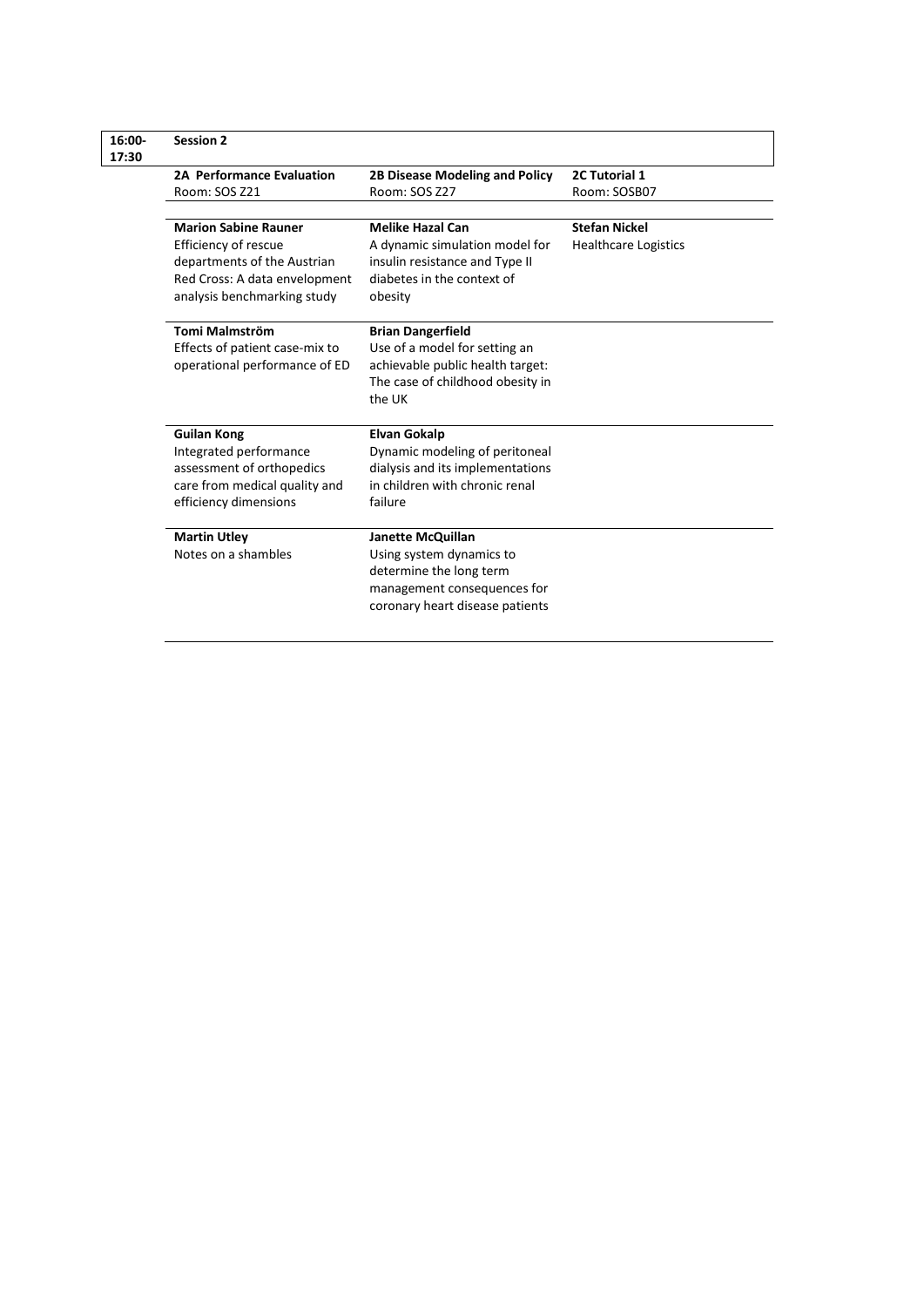## **Tuesday July 9th**

| 09:30-<br>11:00 | <b>Session 3</b>                                                                                                                   |                                                                                                                                      |                                                                                                                                                         |                                                                                                                                                                                 |
|-----------------|------------------------------------------------------------------------------------------------------------------------------------|--------------------------------------------------------------------------------------------------------------------------------------|---------------------------------------------------------------------------------------------------------------------------------------------------------|---------------------------------------------------------------------------------------------------------------------------------------------------------------------------------|
|                 | <b>3A Healthcare</b><br><b>Resource Planning (1)</b><br>Room: SOS Z21                                                              | 3B Screening and<br><b>Prevention</b><br>Room: SOS Z27                                                                               | <b>3C Workforce</b><br><b>Scheduling</b><br>Room: SOS 103                                                                                               | 3D Modeling &<br><b>Optimizing in Emergency</b><br><b>Medical Systems (1)</b><br>Room: SOS 104                                                                                  |
|                 | <b>Fermín Mallor</b><br>Queueing control<br>problems: from theory<br>to practice in health<br>care                                 | Ali Akgunduz<br>Agent-based<br>simulation for<br>behaviour modeling:<br>evaluating alternative<br>influenza prevention<br>strategies | Roberto Aringhieri<br><b>Advanced Workforce</b><br><b>Staffing in Healthcare</b><br>via Hybrid<br>Metaheuristic                                         | Erwin W. Hans<br>Design and optimization<br>of an integrated<br>emergency post. PART 1:<br>Design                                                                               |
|                 | Navid Izady<br>Appointment capacity<br>planning in specialty<br>clinics with no-shows<br>and cancellations: A<br>queueing approach | <b>Francisco Santos</b><br><b>Sabbadini</b><br>Multiphase model for<br>flow management of<br>chronic heart patients                  | Aleida Braaksma<br>Developing and testing<br>a computerized<br>decision support<br>system for daily nurse-<br>patient assignment                        | Nardo J. Borgman<br>Design and optimization<br>of an integrated<br>emergency post. PART 2:<br>Systematic<br>improvements using<br>discrete event simulation                     |
|                 | Maartje van de Vrugt<br>Assigning treatment<br>rooms at the<br><b>Emergency Department</b>                                         | Zehra Önen<br>Screening policies for<br>Alzheimer's disease                                                                          | Egbert van der Veen<br>A flexible iterative<br>improvement heuristic<br>to support creation of<br>feasible employee<br>schedules in self-<br>scheduling | <b>Mahsa Ghandehari</b><br>A mixed integer model<br>for allocation and<br>routing emergency<br>medical facilities in<br>Large-Scale Emergencies                                 |
|                 | <b>David Stanford</b><br>A Queueing model for<br>deceased-donor solid<br>organ transplantation                                     |                                                                                                                                      |                                                                                                                                                         | <b>Glaucio Henrique Barros</b><br>A model for sizing<br>ambulances fleet of<br>Fireman's operational<br>command group for<br>emergencies on central<br>region of Rio de Janeiro |
|                 |                                                                                                                                    |                                                                                                                                      |                                                                                                                                                         |                                                                                                                                                                                 |

| $11:30-$ | Kevnote Talk                                                                          | <b>Room:</b> Eng. Auditorium |
|----------|---------------------------------------------------------------------------------------|------------------------------|
| 12:30    |                                                                                       |                              |
|          | New and Old Forces Are Shaping Major Changes in Health Care Delivery Presenting Great |                              |
|          | <b>Opportunities for Operations Research in Health Care</b>                           |                              |

Prof. William P. Pierskalla (Distinguished Professor Emeritus and Dean Emeritus at UCLA & Ronald A. Rosenfeld Professor Emeritus at the University of Pennsylvania)

| 14:00- | <b>Poster Display</b> | <b>Room:</b> The corridor next to rooms |
|--------|-----------------------|-----------------------------------------|
| 15:30  |                       | SOS103-SOS104                           |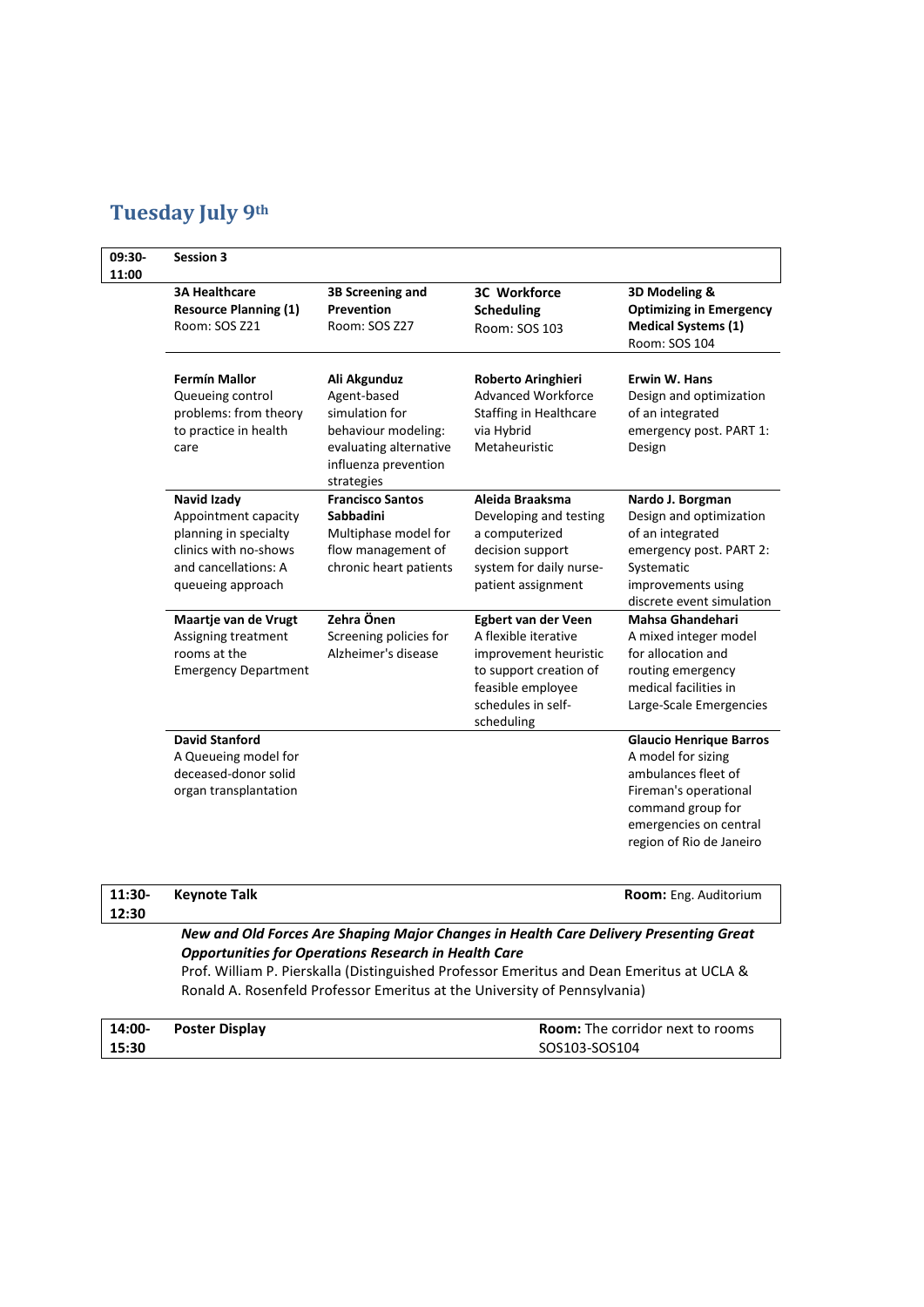| 15:30-<br>17:00 | <b>Session 4</b>                                                                                           |                                                                                                                                              |                                                           |
|-----------------|------------------------------------------------------------------------------------------------------------|----------------------------------------------------------------------------------------------------------------------------------------------|-----------------------------------------------------------|
|                 | <b>4A Operating Room Planning</b><br>& Scheduling (2)<br>Room: SOS Z21                                     | <b>4B OR Methodologies for Home</b><br>Care Room: SOS Z27                                                                                    | <b>4C Tutorial 2</b><br>Room: SOSB07                      |
|                 | Sebastian Rachuba<br>Impact of robust operating<br>room schedules on<br>stakeholders' interests            | <b>Semih Yalcindag</b><br>Assignment and routing<br>problems in home health care<br>services                                                 | <b>Margaret Brandeau</b><br><b>Health Policy Modeling</b> |
|                 | <b>Evren Güney</b><br>An efficient solution technique<br>to solve the operating room<br>planning problem   | <b>Eloi Duchaussoy</b><br>Dynamic re-scheduling for home<br>health care vehicle routing<br>problem                                           |                                                           |
|                 | <b>Emine Akyol</b><br>Determining the number and<br>location of emergency medical<br>stations in Eskisehir | Giuliana Carello<br>Comparing two different<br>objective functions in a<br>cardinality-constrained model for<br>the assignments in Home Care |                                                           |
|                 |                                                                                                            | <b>Ettore Lanzarone</b><br>A multilevel cardinality-<br>constrained model for the<br>nurse-to-patient assignment<br>problem in Home Care     |                                                           |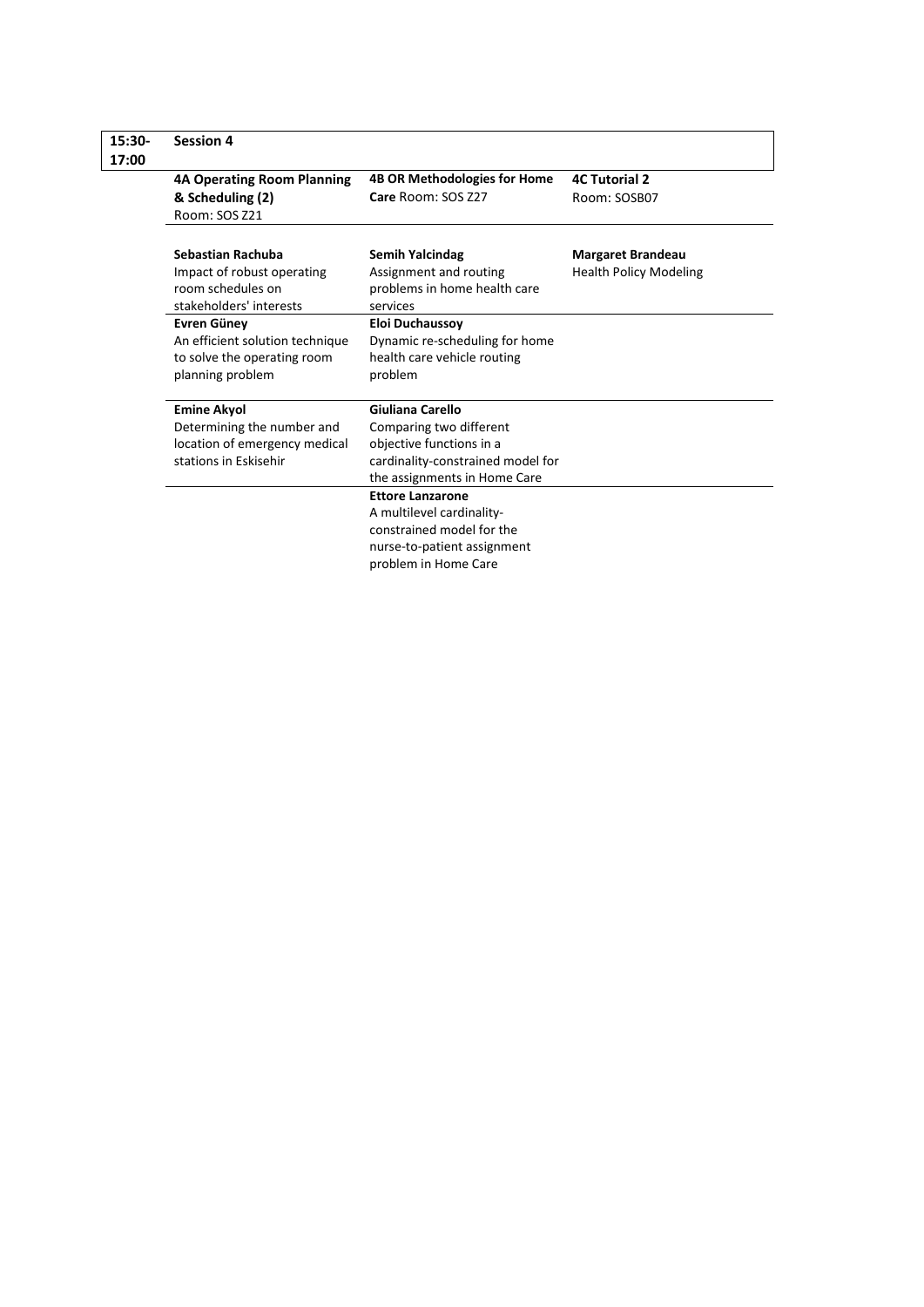## **Thursday July 11th**

| 09:30-<br>11:00 | <b>Session 5</b>                                                                                                                                                                        |                                                                                                                        |                                                                                                                              |                                                                                                                                                                                               |
|-----------------|-----------------------------------------------------------------------------------------------------------------------------------------------------------------------------------------|------------------------------------------------------------------------------------------------------------------------|------------------------------------------------------------------------------------------------------------------------------|-----------------------------------------------------------------------------------------------------------------------------------------------------------------------------------------------|
|                 | <b>5A Improving</b><br><b>Healthcare Delivery</b><br>Room: SOS Z21                                                                                                                      | <b>5B Modeling</b><br><b>Infectious Diseases</b><br>Room: SOS Z27                                                      | <b>5C Health Economics</b><br>Room: SOS 103                                                                                  | <b>5D Operating Room</b><br><b>Planning &amp; Scheduling</b><br>(3) Room: SOS 104                                                                                                             |
|                 | <b>Jan Vissers</b><br>Managed outcomes:<br>An operations<br>management and<br>demand based<br>approach to regional<br>healthcare delivery<br>system: Methodology<br>and modeling issues | <b>Alexander R</b><br><b>Rutherford</b><br><b>Estimating HIV</b><br>Incidence:<br>A mathematical<br>modelling approach | <b>Reza Mahjoub</b><br>Health economic<br>evaluation of a pay-for-<br>performance risk-sharing<br>agreement                  | Tagi Hanalioğlu<br><b>Estimating operational</b><br>and surgical team<br>network effects on<br>surgery durations                                                                              |
|                 | Mahdi Mahdavi<br>A comparative analysis<br>of operations and<br>performance of a<br>regional stroke service<br>in six EU countries.<br>Model, findings and<br>benchmarking issues       | <b>Margaret Brandeau</b><br>HIV treatment and<br>prevention: A simple<br>model to determine<br>optimal investment      | Kenan Arifoglu<br>A two-sided mechanism<br>to coordinate the<br>influenza vaccine supply<br>chain                            | <b>Patrick Soriano</b><br>Assessing the impact<br>of patient sequencing<br>in stochastic operating<br>room planning                                                                           |
|                 | <b>Tom Bowen</b><br>Scenario models of<br>healthcare process<br>and patient outcomes                                                                                                    | <b>Sarah Kok</b><br><b>Operational strategies</b><br>for improving the HIV<br>testing program in<br>Vancouver, Canada  | <b>Mónica Duarte Oliveira</b><br>Tactical planning of an<br>equitable long-term care<br>system under uncertain<br>conditions | <b>Fabrício Sperandio</b><br>Operating room<br>scheduling under<br>uncertainty: An<br>efficient simulation<br>optimization approach                                                           |
|                 |                                                                                                                                                                                         | <b>Dionne Aleman</b><br>An efficient<br>approximation<br>algorithm for the<br>critical node detection<br>problem       | Claudio Deiana Deiana<br>Disability and labour<br>market outcomes: An<br>empirical analysis across<br>Europe                 | <b>Marzieh</b><br>Soltanolkottabi<br>Capacity planning in<br>operating rooms by<br>means of centralized<br>data envelopment<br>analysis: Case study of<br>Alzahra Hospital in<br>Isfahan-Iran |

| 11:30- | <b>Panel Discussion</b>                                                                     | Room: SOSB07 |  |  |
|--------|---------------------------------------------------------------------------------------------|--------------|--|--|
| 13:00  |                                                                                             |              |  |  |
|        | <b>Future of Healthcare: Challenges for Operations Research</b>                             |              |  |  |
|        | <b>Chair:</b> Prof. Dr. Mike Pidd                                                           |              |  |  |
|        | Prof. Dr. William P. Pierskalla (The Anderson School at UCLA & The Wharton School, Univ. of |              |  |  |
|        | Pennsylvania)                                                                               |              |  |  |
|        |                                                                                             |              |  |  |

Prof. Dr. Yasar Ozcan (Department of Health Administration, Virginia Commonwealth Univ.) Prof. Dr. Marion Rauner [\(School of Business, Economics](http://wirtschaftswissenschaften.univie.ac.at/) and Statistics, University of Vienna) Prof. Dr. Mike Pidd (The Management School, Lancaster University) Tom Bowen (The Balance of Care Group, U.K.)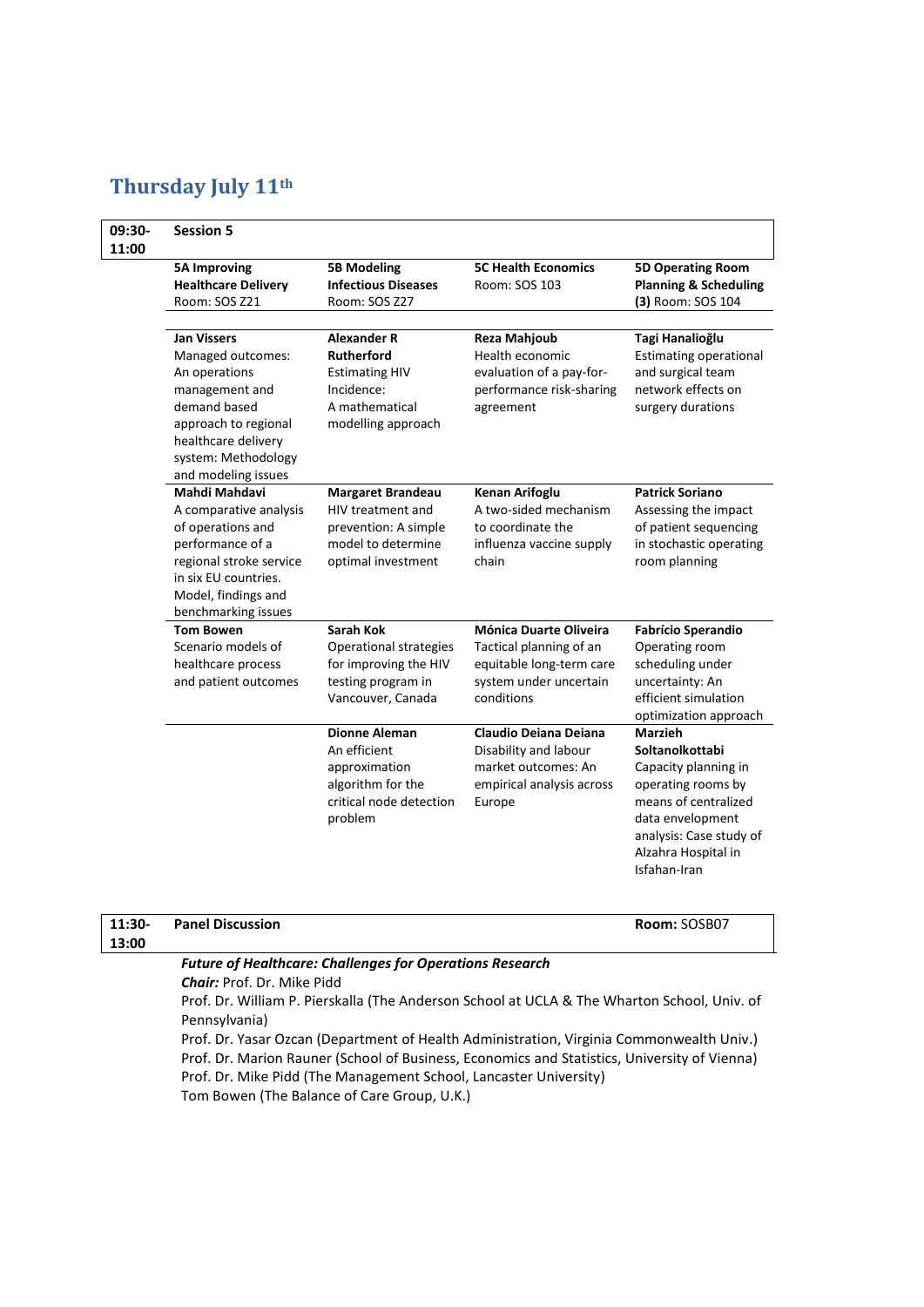#### **14:30- 16:00 Session 6 6A Decision Support** Room: SOS Z21 **6B Emergency Department Modeling** Room: SOS Z27 **6C Tutorial 3** Room: SOSB07 **Jiun Yu Yu**  Design and operations for online-offline-integrated healthcare networks facilitators **Dave Worthington** Implementing a combined analytical queueing and simulation-based staffing approach for A&E departments **Mariel Lavieri** Stochastic Disease Modeling and Chronic Disease Management **Guilan Kong**  Pre-hospital trauma assessment by combining multiple trauma scores **Ruth Luscombe**  Reactive scheduling to minimize tardiness of flow time targets in the Emergency Department **Amene Alimohammadi**  Rule extraction for preeclampsia based on Genetic Algorithm Sima Ajami Impact of implementing scenarios' simulation on waiting time at emergency department **Mónica Duarte Oliveira** Developing a methodology to support ICD coding using Electronic Health Record structured data: Issues and insights from an application to real-world healthcare settings **Paula Andrea Velásquez Restrepo**  Dynamics of patient care in the hospital emergency department and its effect on the overcrowding.

**16:30- 18:00**

| <b>Session 7</b>                                                                                                                                                 |                                                                                                                   |                                                                                                                                                          |                                                                                                                                            |
|------------------------------------------------------------------------------------------------------------------------------------------------------------------|-------------------------------------------------------------------------------------------------------------------|----------------------------------------------------------------------------------------------------------------------------------------------------------|--------------------------------------------------------------------------------------------------------------------------------------------|
| <b>7A Healthcare Supply</b><br><b>Chains</b><br>Room: SOS Z21                                                                                                    | <b>7B Location Problems</b><br>in Health Care<br>Room: SOS Z27                                                    | <b>7C Patient Scheduling</b><br>Room: SOS 103                                                                                                            | <b>7D Healthcare</b><br><b>Resource Planning (2)</b><br>Room: SOS 104                                                                      |
| <b>Sultan Turhan</b><br>Vendor managed<br>inventory via SOA in<br>healthcare supply chain<br>management                                                          | <b>Dirk Degel</b><br>Dynamic ambulance<br>location providing<br>suitable coverage for<br>time-dependent<br>demand | <b>Zheng Zhang</b><br>Simulation-based<br>optimization of surgery<br>appointment scheduling                                                              | Eylül Damla Gönül<br>A system dynamics<br>model for the analysis<br>of hospital laboratory<br>capacity                                     |
| Nazaré Rego<br><b>Evaluating segmented</b><br>health care supply<br>chain strategies                                                                             | Derya Demirtaş<br>Optimizing the<br>deployment of public<br>access defibrillators                                 | <b>Michael Samudra</b><br>Implications of switching<br>from a to-day to a to-<br>week patient scheduling<br>strategy, an application<br>at the UZ Leuven | <b>Tolga Tezcan</b><br>Determining the<br>optimal configuration<br>of hospital inpatient<br>rooms in the presence<br>of isolation patients |
| <b>Cigdem Gurgur</b><br>Health care product<br>procurement in dual<br>supplied systems                                                                           | <b>Soheil Davari</b><br>The bi-objective<br>equitable preventive<br>healthcare network<br>design                  | <b>Atle Riise</b><br>Operational activity<br>scheduling in a hospital<br>laboratory                                                                      | Asli Ozen<br>Modeling hospital-<br>wide patient flows<br>using simulation                                                                  |
| Yannick Kergosien<br>A Benders decom-<br>position based heuristic<br>for a combined<br>transportation and<br>scheduling problem in<br>chemotherapy<br>production |                                                                                                                   | Yuwei Lu<br>Elective inpatient<br>admission with delay<br>announcement                                                                                   | <b>Mario Jorge Ferreira</b><br>De Oliveira<br>A visual platform for<br><b>Hospital Admission</b>                                           |